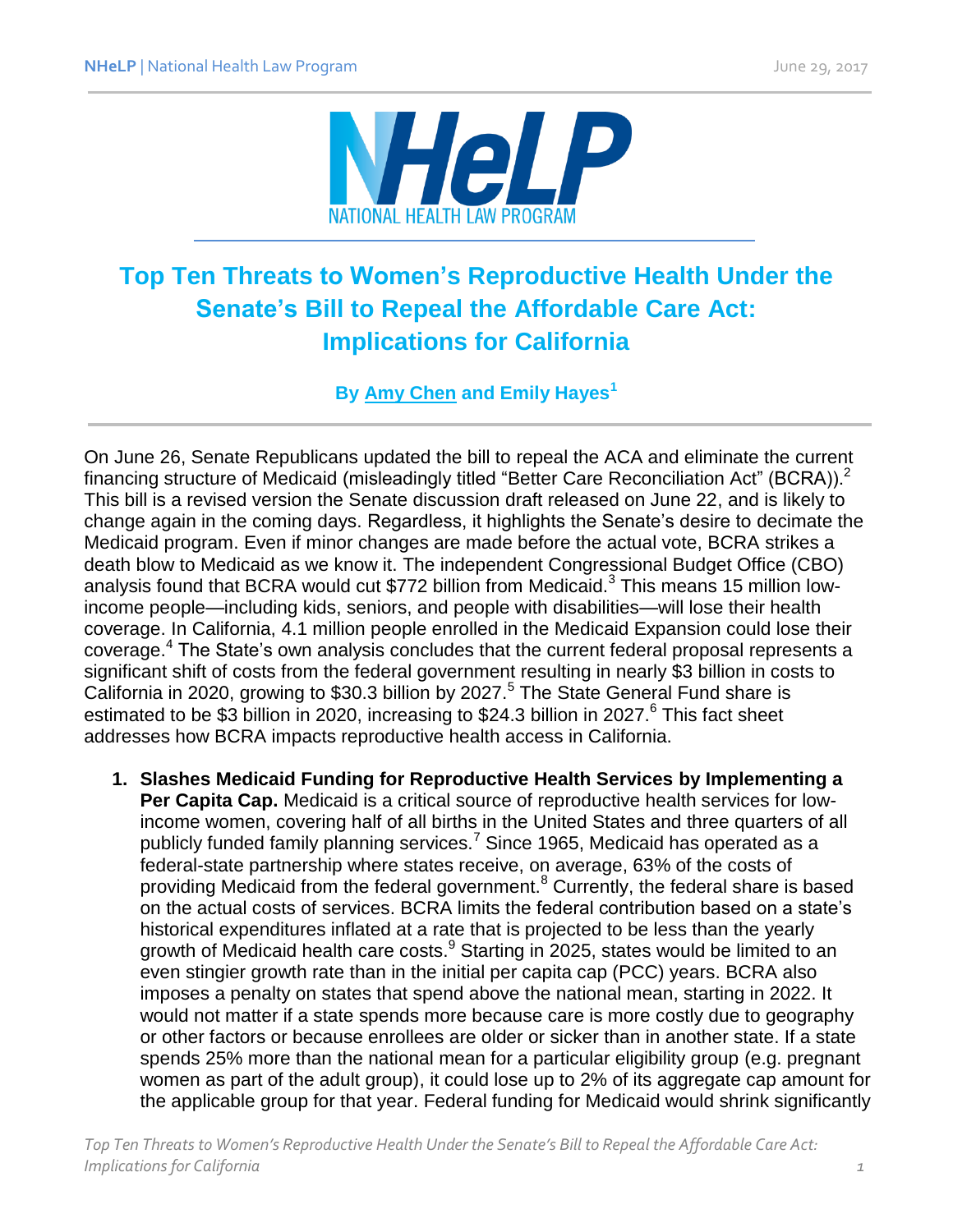over time. In response, states would be forced to cut coverage and services for all Medicaid enrollees, including the 13 million women of reproductive age enrolled in Medicaid.<sup>10</sup> States could also reduce Medicaid eligibility, for example, by lowering income eligibility levels for pregnant women in optional eligibility categories.<sup>11</sup> The result is that Medicaid would cover fewer women and provide less comprehensive reproductive health services to those who remain enrolled.

*California Impact***:** California stands to be a big loser in the Medicaid financial restructuring scheme of the BCRA's PCC. And since the BCRA cost cap trend is significantly lower beginning in FY 2025, the impact to California will be even more catastrophic in the out years. The State estimates it will be responsible for an increased state share of approximately \$2.6 billion in 2020, growing to \$11.3 billion by 2027.<sup>12</sup> Cumulatively over the course of 2020 through 2027, the impact to California is estimated to be \$37.3 billion**.** <sup>13</sup> California would also be disproportionately impacted by PCCs, since it spends less per Medicaid beneficiary than most other states, and only receives 50% of the cost of providing Medicaid from the federal government, less than the national average of 64%.<sup>14</sup> Medi-Cal, California's Medicaid program, finances more than half of all births in the state and 83% of the state's publicly funded family planning services.<sup>15</sup> Women make up 54% of the 13.4 million Californians enrolled in Medi-Cal and people of color represent 68%.<sup>16</sup> PCCs would jeopardize the health and financial security of these millions of women, including women of color, who benefit from Medi-Cal each year. California's population of people with disabilities is growing faster than the national average, and this is a group that also receives reproductive health care coverage. Faced with growing demands for Medi-Cal services, it will be increasingly difficult for the state to maintain costs under the PCC amount.

**2. Reduces Access to Care for Low Income Women by Gutting and then Ending Medicaid Expansion***.* The expansion of Medicaid enacted in the ACA has provided a significant source of coverage for millions of women, and has been critical to improving both maternal and child health outcomes by providing access to comprehensive health care services, including family planning services, for women who will or who are planning to conceive.<sup>17</sup> BCRA guts protections for those in the Medicaid expansion population effective January 1, 2020 by eliminating the requirement that states provide them with at least the ten essential health benefits, among them preventive and wellness services, mental health coverage, and maternity and newborn services. It also requires those in the Medicaid expansion population to submit eligibility renewal paperwork every six months just to stay on Medicaid, beginning October 1, 2017. The bill reduces the enhanced federal funding to states for all expansion enrollees from 90% to 75% over a three-year period from 2021 through 2023. BCRA then effectively repeals Medicaid expansion on January 1, 2024 by reducing federal funding for the expansion population as of that date to only regular federal contribution rates. Expansion states are unlikely to be able to make up the difference in federal funding with state funds.

*California Impact***:** California's expansion of Medi-Cal has brought coverage to nearly 4 million low-income individuals, including more than 1.8 million nonelderly adult women.<sup>18</sup> Additionally, the program has directed an estimated \$2.2 billion each year into the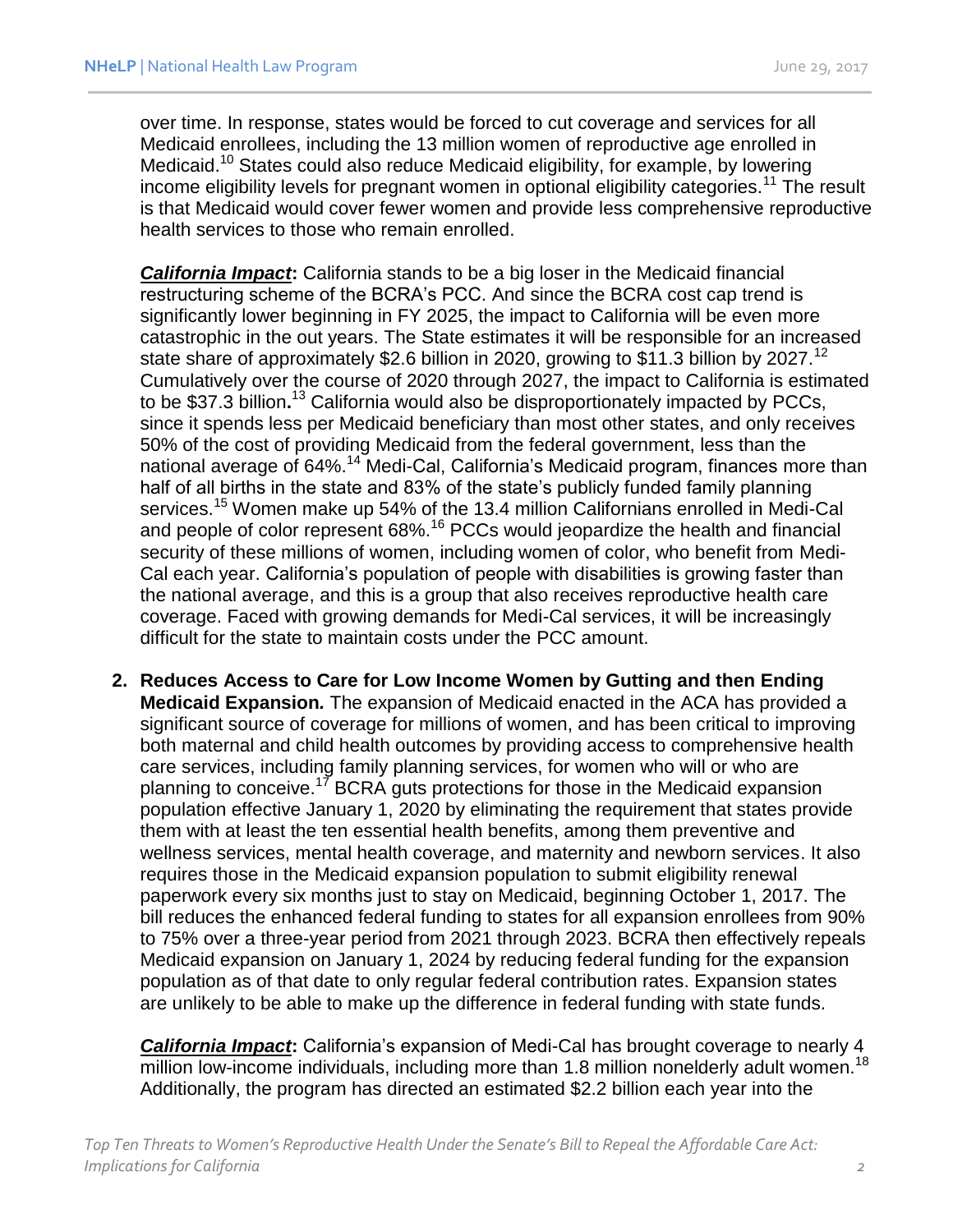state's health care safety net.<sup>19</sup> Beginning in 2024, the federal matching rate will be reduced to a state's traditional 50% federal matching rate. This means that in order to maintain the expansion (notwithstanding the effects of the per capita limits) California would need to spend five times as much as originally estimated.<sup>20</sup> By 2027 the cost to California is \$18.0 billion (\$12.6 billion state general fund), and cumulatively from 2021 through 2027 it is \$74.1 billion (\$51.9 billion state general fund).<sup>21</sup> In addition, California law contains a "trigger" that directs the State to address the funding reduction through the state legislature. It is not entirely clear when or how this proposal would go into effect if BCRA is enacted as currently proposed. But if the state moved forward with a repeal of the Expansion, approximately 4 million low-income Californians stand to lose their  $covera$ ge. $^{22}$ 

**3. Jeopardizes the Economic Stability of Individuals and Families by Eliminating Medicaid Retroactive Eligibility***.* Medicaid has long provided coverage for up to three months before the month an individual applies for coverage. This "retroactive coverage" protects individuals from medical expenses they incurred before they applied for Medicaid. An individual may not be able to apply for Medicaid immediately due to hospitalization, a disability, or other circumstances. Retroactive coverage has thus saved millions of individuals and families from the burden of unexpected medical debt and possible financial bankruptcy. BCRA repeals this coverage for all Medicaid enrollees starting October 1, 2017.

*California Impact:* Under current law, Medi-Cal applicants may receive up to three months of retroactive coverage for care received prior to their application, if they would have been eligible for Medi-Cal.<sup>23</sup> Eliminating the retroactive eligibility requirements penalizes Californians who did not or were not able to complete the enrollment process before needing medical care, and who could potentially face significant financial distress because of the medical expenses that had been incurred. When combined with new requirements that eligibility be renewed every six months, women and girls may face gaps in coverage during which Medi-Cal may not pay for reproductive health services that would have been covered otherwise.

**4. Allows States to Implement Medicaid Work Requirements for Most Adult Enrollees, Including Women Who Have Recently Given Birth***.* BCRA allows states to institute a work requirement for most adult Medicaid enrollees beginning October 1, 2017. Currently, nearly 8 in 10 Medicaid enrollees are part of a working family. Another 14% of Medicaid enrollees are currently looking for work. Yet this BCRA option would require work as a condition of eligibility, including enrollees who are caring for a parent or spouse, as well as both parents in a two-parent household. Further, individuals receiving mental health or substance use disorder services who are eligible through Medicaid expansion (rather than a disability category) would also be required to work as a condition of receiving treatment, which could undermine their progress and recovery. In addition to running counter to the very purpose of Medicaid, work requirements have also proven ineffective in either decreasing poverty or increasing employment.<sup>24</sup> On the contrary, Medicaid makes it easier for people find and sustain work.<sup>25</sup> The only enrollees exempt from the work requirement are children, older adults, people with disabilities, pregnant women through the postpartum period, certain single parents and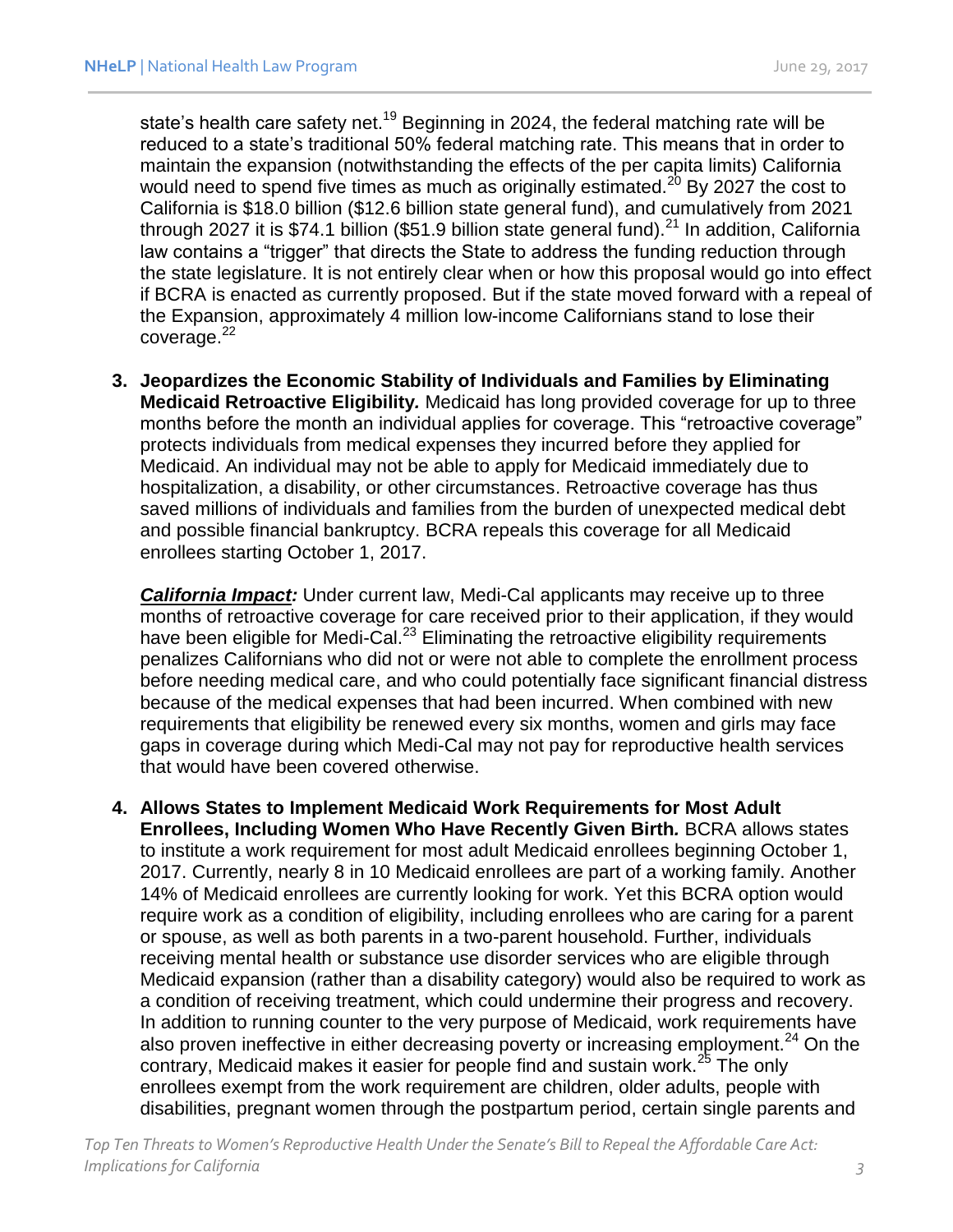caretakers, and certain categories of students. Notably, while pregnant women are exempt, a woman who has recently given birth would still be required to fulfill the work requirement immediately after a postpartum period which could be as short as eight to nine weeks, a fact which contradicts what we know about postpartum recovery and the importance of newborn bonding.<sup>26</sup>

## *California Impact:*

A work requirement would burden and exclude many Californians from accessing affordable health care services. While some people are categorically excluded from a work requirement, many people who may not fit into those categories are still unable to work. These people, whose inability to work may be related to a health condition that does not meet the qualifications for disability or to caregiving responsibilities, will be unable to retain their Medi-Cal health insurance. Almost half (47%) of Medi-Cal expansion enrollees were currently working in 2015, and another 12% were actively seeking work.<sup>27</sup> It is unlikely that a work requirement in California would meet its intended goal of increasing the prevalence of consistent, stable employment among Medi-Cal beneficiaries. As demonstrated in a recent study by the Center on Budget and Policy Priorities, the effect of a work requirement on the actual incidence of work over a five-year period among cash assistance recipients in Riverside, CA was minimal. <sup>28</sup>

The impact of a work requirement on California women of reproductive age, who must return to work upon the end of their legal postpartum period to continue to receive health care would be harmful for those women, for their newborns, and for other children in the family. The impact of a Medi-Cal work requirement on the one in five women in California who experience prenatal or postpartum depression would be even more damaging.<sup>29</sup> These women would be required to work to receive coverage for their post-partum mental health needs, but may not be able to effectively care for their children and seek work while experiencing postpartum depression.

**5. Prevents Women on Medicaid from Obtaining Services at Planned Parenthood***.*  BCRA prevents Planned Parenthood from participating in the Medicaid program for one year, starting on the date of the bill's enactment. This would mean many Medicaid enrollees would no longer be able to receive Medicaid-covered services from their trusted provider of choice. Excluding Planned Parenthood from the Medicaid program reduces access to essential preventive care, such as contraception, tests and treatment for sexually transmitted infections, and breast and cervical cancer screenings. Other safety-net providers such as community health centers lack the capacity to serve all the Medicaid enrollees who could no longer receive care at Planned Parenthood. As a result, in some areas of the country, particularly rural areas, people would lose access to critical reproductive health services.

*California Impact:* Planned Parenthood is a critical provider of basic health care services in California, serving an estimated 850,000 men and women in California each year, 600,000 of which are Medi-Cal or Family PACT beneficiaries, at 110 health clinics throughout the state.<sup>30</sup> Planned Parenthood Affiliates of California receives nearly \$250 million in total funding.<sup>31</sup> Barring them from participation in Medi-Cal for one year would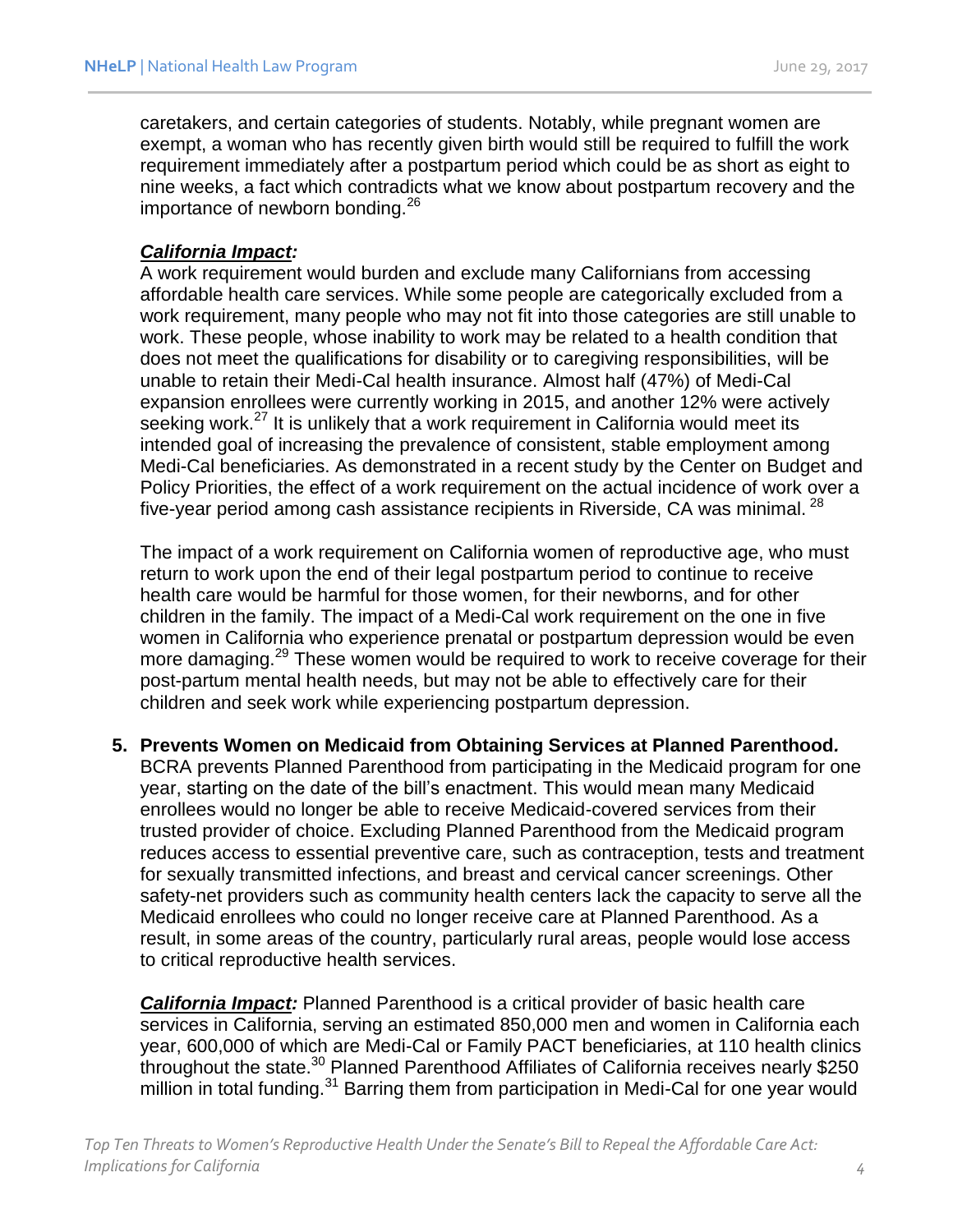be devastating for reproductive health access. In the absence of additional state funds, this provision would prevent Medi-Cal enrollees from seeing their provider of choice for essential preventive care such as family planning services, abortion, tests and treatment for sexually transmitted infections, and breast and cervical cancer screenings.

**6. Allows States to Slash Medicaid Funding for Reproductive Health Services by Operating Medicaid as a Block Grant for Certain Populations.** BCRA also gives states the option to operate their Medicaid program as a block grant for people who are not elderly, disabled, pregnant, or expansion adults. States would be locked in for a fiveyear period and the growth rate would be lower than the initial per capita cap growth rate. Federal funding for Medicaid under a block grant structure would fail to meet the demand and shrink over time, both because of the lower growth rate and because a block grant does not increase with enrollment. This cut to Medicaid funding would force states to cut coverage and services for all enrollees, including women who rely on Medicaid for access to reproductive health services.

*California Impact:* If California chose to proceed with a block grant structure, funding for Medicaid would be cut even more drastically than under the PCC. While pregnancyrelated Medicaid is not included in the block grant, this cut would have a devastating impact on the availability of family planning and abortion services in Medi-Cal because it would necessarily result in major cuts to benefits and/or already low provider reimbursement rates. With less funding, the state may no longer be the leader for individuals who seek all types of reproductive health care. Less funding will also mean that individuals who seek family planning services will have less access to Medi-Cal providers. As family planning services are time-sensitive, it is critical that individuals have immediate access to a large pool of providers.

**7. Makes Private Coverage for Women Less Affordable***.* Nearly 7 million women and girls selected a private insurance marketplace plan during the 2016 open enrollment period.<sup>32</sup> The majority relied on the ACA's federal subsidies to help make the coverage more affordable. BCRA maintains the ACA's current income-based premium tax credits through 2019, but effective January 1, 2020 replaces them with less generous tax credits available only to individuals with incomes up to 350 percent of the federal poverty level. The bill ties the federal subsidies to a less comprehensive benchmark plan with 58% actuarial value, significantly lower than the 70% actuarial value of the current benchmark, effectively reducing the value of the tax credits overall. BCRA repeals the ACA's cost-sharing subsidies, which help lower-income marketplace enrollees afford coverage, on January 1, 2020. The bill also limits immigrant eligibility for the tax credits to merely "qualified aliens," a much narrower category than immigrants "lawfully present in the United States" who currently qualify for tax credits under the ACA. Taken together, these changes would raise premiums, increase deductibles, and make it harder for all women, including immigrant women, to afford high-quality comprehensive health care that meets their needs.

*California Impact:* BCRA would raise total out-of-pocket health costs—including premiums, deductibles, copays, and coinsurance. Since BRCA eliminates the ACA's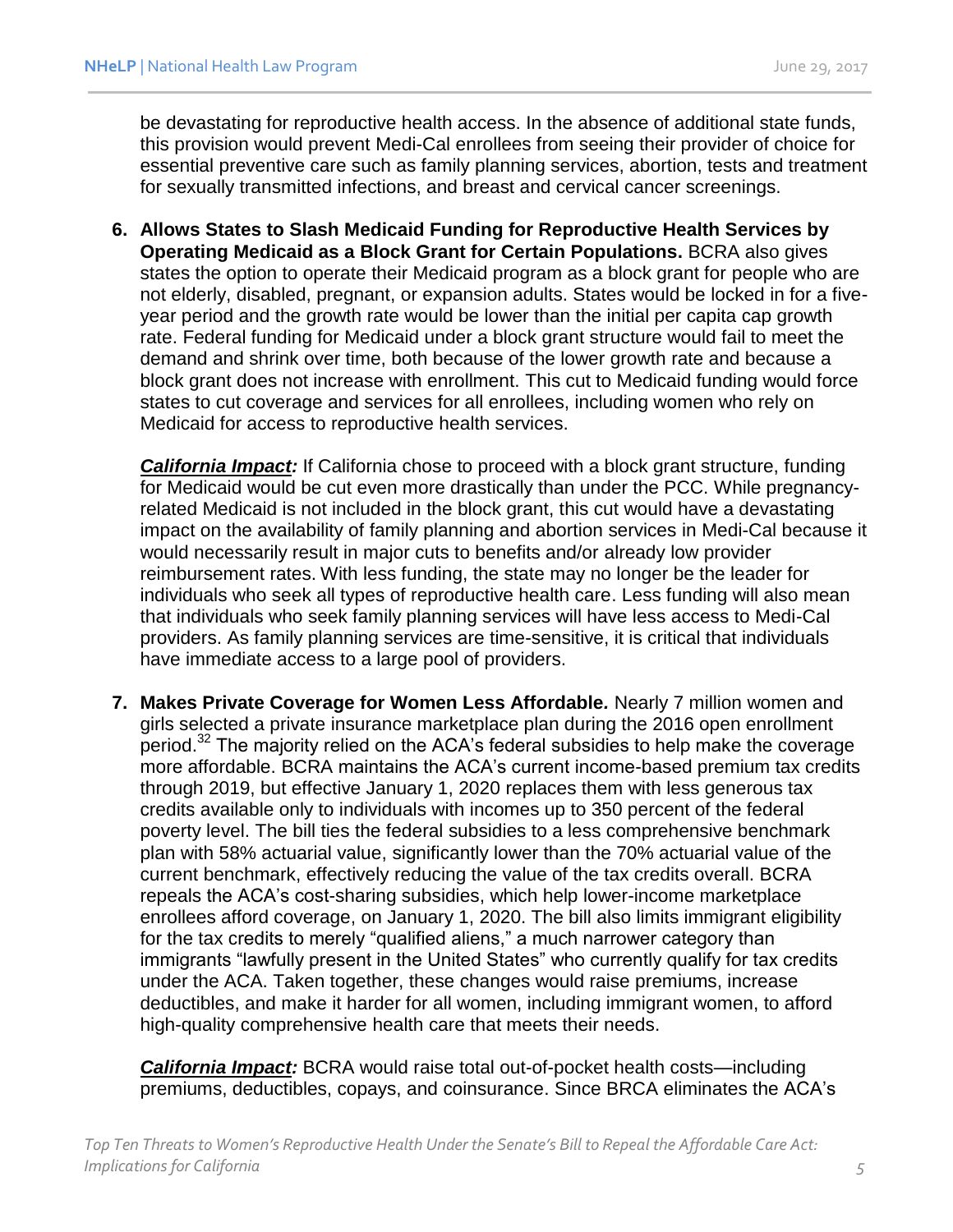cost-sharing reductions, low-income Californians would be even worse off, with their out-of-pocket costs increasing substantially. BCRA would result in fewer Californians being able to afford health insurance altogether, including the millions of women who currently rely on the ACA's federal tax credits and cost sharing subsidies to afford coverage through Covered California. Lawfully present immigrants in California will also be impacted by the restriction of lawful, non-qualified immigrants from purchasing Covered California plans. Immigrants who do not fit into the "qualified" categories include student and work visas and those in the process of applying for a "qualified" visa type.

**8. Restricts Access to Abortion Care in Private Plans***.* BCRA includes restrictions that prohibit individuals and small employers, effective January 1, 2018, from using federal tax credits to purchase private health insurance plans that include abortion coverage beyond the Hyde exceptions.<sup>33</sup> The bill also prevents insurers from accessing any funds in the State Stability and Innovation Program if they offer abortion coverage beyond the Hyde exceptions.<sup>34</sup> Taken together, these provisions could cause insurance companies to stop offering plans that include abortion coverage altogether, thereby putting abortion access further out of reach for women in the private market.

**California Impact:** The Senate GOP repeal bill's abortion restriction is of particular concern for California, which requires abortion coverage in most of its private plans.<sup>35</sup> The restriction stands as a direct challenge to the state's longstanding commitment to provide women with comprehensive reproductive health coverage. It would force California into the absurd situation of either having to alter its longstanding policies on abortion coverage, or run the risk of dramatically reducing the number of state residents who are eligible for federal tax credits.

**9. Allows States to Waive Essential Health Benefits Requirements Which Guarantee Coverage for Maternity and Newborn Care***.* BCRA outright eliminates essential health benefits (EHBs) for the Medicaid expansion population on December 31, 2019. It then goes further by encouraging states to drop the ACA's requirement that all plans in the individual and small group markets must cover EHBs by removing restrictions to the 1332 innovation waivers. The list of EHBs includes maternity and newborn care, as well as other services essential to basic reproductive health such as preventive and wellness services, mental health and substance use disorder services, and prescription drugs. Prior to passage of the ACA, only 12% of individual health plans across the country covered maternity care, resulting in high out-of-pocket costs for pregnant women.<sup>36</sup> Elimination of the EHB requirement would again leave many women without adequate maternity care or force them to incur debt to obtain care. It would also effectively allow plans to practice gender discrimination by requiring women to pay more for plans that do include maternity care.

*California Impact:* California has aligned the benefits the Medi-Cal Expansion population receives with the State's approved state plan benefits. This means that *all* Medi-Cal populations receive the same benefits. Since the state's essential health benefits benchmark plan for the private market offered additional mental health and substance use disorder services from those offered in Medi-Cal, as of January 1, 2014,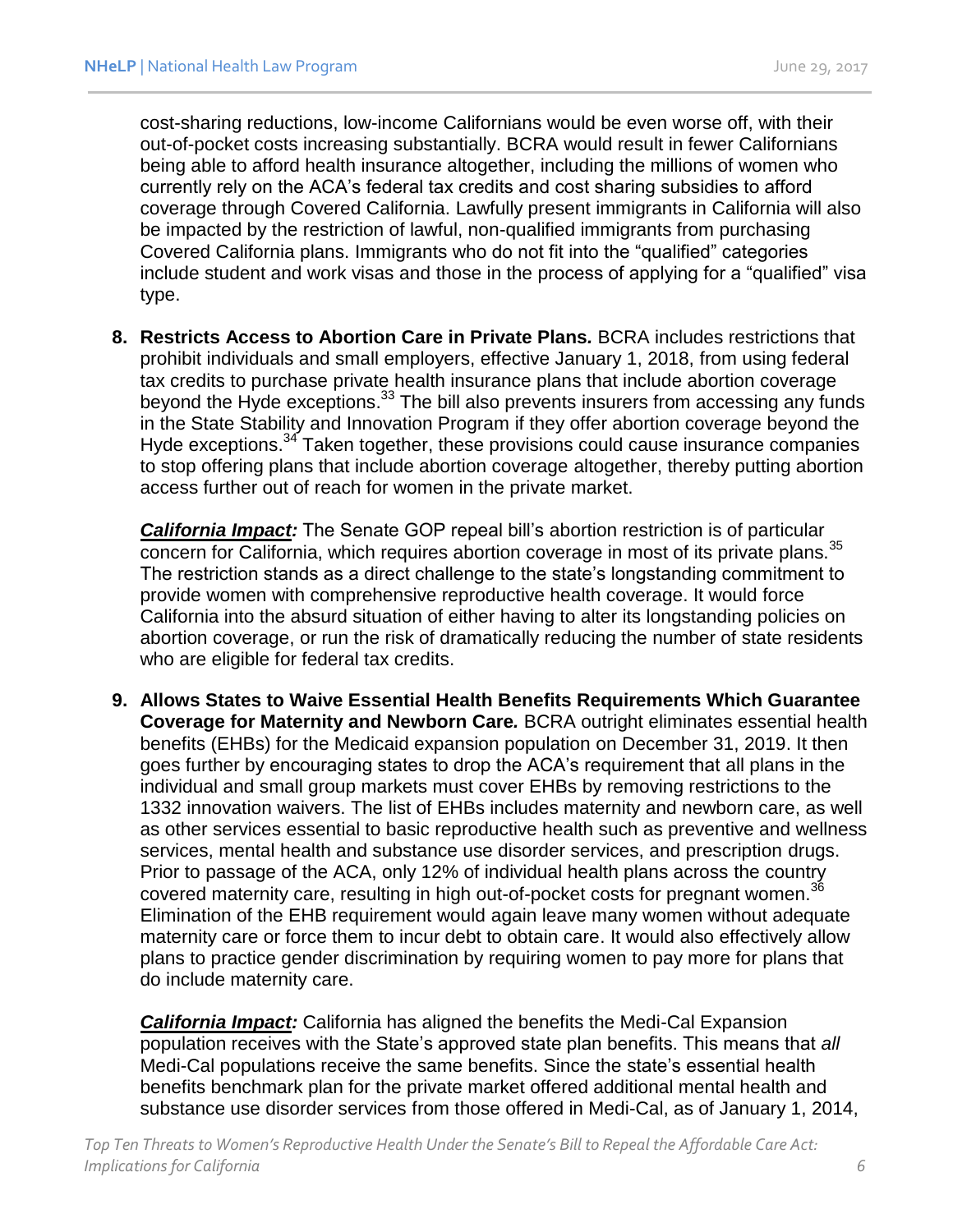the state added the additional benefits to the coverage received by all Medi-Cal populations, not just the Expansion.<sup>37</sup> Without the EHB requirement for the Medi-Cal Expansion, Medi-Cal enrollees could lose health coverage for critical basic health services including maternity care, mental and behavioral health, and preventive services.

**10.Allows States to Weaken Protection for People with Pre-Existing Conditions***.* Prior to passage of the ACA, insurers regularly charged women higher premiums, or outright denied them coverage, based on preexisting condition exclusions such as being cancer survivors, having had a cesarean section, having received medical treatment from domestic violence or sexual assault, or for being pregnant.<sup>38</sup> The ACA changed all this, by prohibiting health plans from either denying coverage or charging higher premiums to people with pre-existing conditions. Under the BCRA, a state can waive EHBs, undermining this key ACA protection. Health plans in states that choose to modify or eliminate EHBs would likely offer health coverage that is considerably less comprehensive. People with pre-existing conditions would then be forced to pay higher premiums for more comprehensive coverage that includes their needed services. One study found that if a state eliminated the EHB requirement to cover maternity care, the premium for a maternity care rider would cost a pregnant woman an additional \$17,320 in 2026.<sup>39</sup> If a state eliminated all EHB requirements, a rider to cover treatment for breast cancer could cost \$28,660.<sup>40</sup> The result would be an end run around the ACA's prohibition on discriminating against people with pre-existing conditions.<sup>41</sup> Elimination of this ACA protection could prevent pregnant women and women with chronic and other pre-existing conditions from obtaining health insurance that meets their needs, or indeed from obtaining health insurance at all.

*California Impact:* There are an estimated 16.1 million Californians with pre-existing conditions.<sup>42</sup> In the absence of protections ushered in by the ACA, these Californians could once again be legally charged higher prices for less comprehensive coverage.

## **ENDNOTES**

 $\overline{\phantom{a}}$ 

 $<sup>1</sup>$  NHeLP 2017 summer intern.</sup>

<sup>2</sup> Better Care Reconciliation Act of 2017, H.R. 1628, 115th Cong. (1st Sess. 2017).

 $^{\rm 3}$  Congressional Budget Office, H.R. 1628, Better Care Reconciliation Act of 2017 Cost Estimate (June 26, 2017), https://www.cbo.gov/publication/52849.

 $^4$  Marc Taylor, Legislative Accountability Office, The 2018-18 Budget: Analysis of the Medi-Cal Budget 9 (Mar. 9, 2017), http://www.lao.ca.gov/reports/2017/3612/medi-cal-budget-030917.pdf.

<sup>5</sup> Memorandum from Jennifer Kent, Director, Department of Health Care Services & Mari Cantwell, Chief Deputy Director & State Medicaid Director, Department of Health Care Services, to Diana S. Dooley, Secretary, Department of Health Care Services, Summary and Preliminary Analysis of the Medicaid Provisions in the Better Care Reconciliation Act (June 27, 2017), http://www.dhcs.ca.gov/Documents/BCRA\_Impact\_Memo\_062717.pdf. 6 *Id.*

 $^7$  Anne Rossier Markus et al., Medicaid Covered Births, 2008 Through 2010, in the Context of the Implementation of Health Reform, 23-5 WOMEN'S HEALTH ISSUES e273, e275 (2013)[, http://www.whijournal.com/article/S1049-3867%2813%2900055-](http://www.whijournal.com/article/S1049-3867%2813%2900055-8/pdf)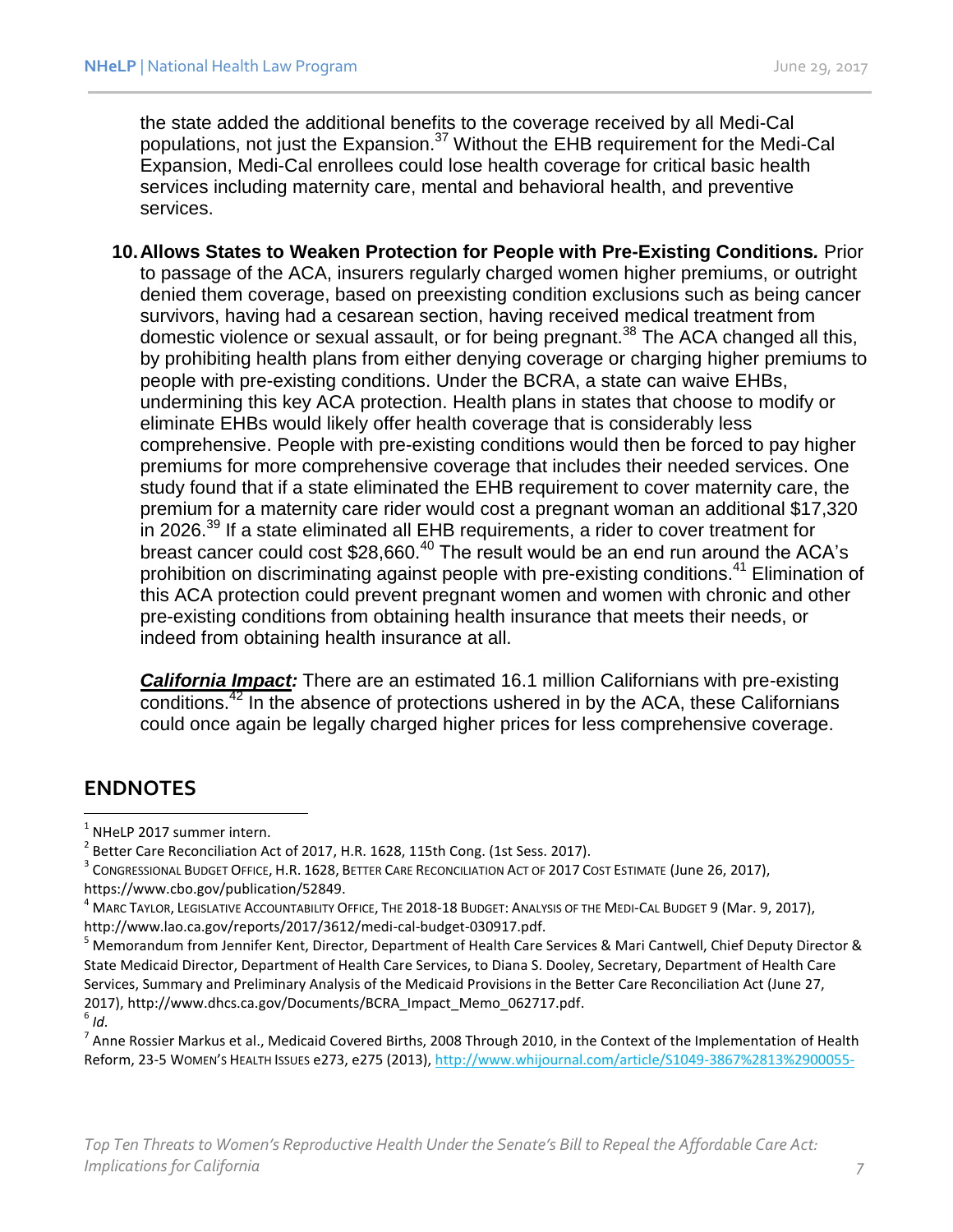[8/pdf;](http://www.whijournal.com/article/S1049-3867%2813%2900055-8/pdf) ADAM SONFIELD & RACHEL BENSON GOLD, GUTTMACHER INSTITUTE, PUBLIC FUNDING FOR FAMILY PLANNING, STERILIZATION, AND ABORTION SERVICES, FY 1980-2010, at 8 (2012), [https://www.guttmacher.org/pubs/Public-Funding-FP-2010.pdf.](https://www.guttmacher.org/pubs/Public-Funding-FP-2010.pdf) <sup>8</sup> Kaiser Family Found., Federal and State Share of Medicaid Spending (Jan. 2017), <u>http://kff.org/medicaid/state-</u> [indicator/federalstate-share-of-spending.](http://kff.org/medicaid/state-indicator/federalstate-share-of-spending)

<sup>9</sup> BCRA's growth rate from the state's base year through 2019 is the medical component of the Consumer Price Index (CPI-M). For 2019-2025, the growth rate would be CPI-M plus 1% for elderly enrollees and enrollees with disabilities and CPI-M for adults and children. Beginning in 2025, the growth rate would lower to the "regular" CPI which grows even slower than CPI-M and does not include long term care costs.

<sup>10</sup> GUTTMACHER INSTITUTE, UNINSURED RATE AMONG WOMEN OF REPRODUCTIVE AGE HAS FALLEN MORE THAN ONE-THIRD UNDER THE AFFORDABLE CARE ACT (Nov. 2016), [https://www.guttmacher.org/article/2016/11/uninsured-rate-among-women](https://www.guttmacher.org/article/2016/11/uninsured-rate-among-women-reproductive-age-has-fallen-more-one-third-under)[reproductive-age-has-fallen-more-one-third-under.](https://www.guttmacher.org/article/2016/11/uninsured-rate-among-women-reproductive-age-has-fallen-more-one-third-under)

<sup>11</sup> States are required to cover pregnant women up to at least 133 percent of the poverty level, and in some states the upper limit is even higher. However, many states have voluntarily set eligibility limits for pregnant women at much higher levels. For a chart of the current state income limits for Medicaid coverage for pregnant women, alongside the minimum income eligibility level below which the state cannot drop, see AMY CHEN & MARISA SPALDING, NATIONAL HEALTH LAW PROGRAM, STATE CREATION OF SPECIAL ENROLLMENT PERIODS FOR PREGNANCY at Appendix A (Jan. 2017),

[http://www.healthlaw.org/issues/reproductive-health/pregnancy/state-creation-of-sep-for-pregnancy.](http://www.healthlaw.org/issues/reproductive-health/pregnancy/state-creation-of-sep-for-pregnancy) 

<sup>12</sup> Memorandum from Jennifer Kent to Diane S. Dooley, *supra* note 5 at 2.

 $13$  *Id.* 

<sup>14</sup> MEDICAID & CHIP PAYMENT & ACCESS COMM'N, MACSTATS: MEDICAID AND CHIP DATA BOOK 56 (2016),

[https://www.macpac.gov/wp-content/uploads/2016/12/MACStats\\_DataBook\\_Dec2016.pdf](https://www.macpac.gov/wp-content/uploads/2016/12/MACStats_DataBook_Dec2016.pdf) (the Georgetown Center for Children & Families provided some initial analysis of the impact of a per capita cap on California that informed this section); ASS'T SECT'Y PLANNING & EVAL., U.S. DEP'T HEALTH & HUMAN SERVS., ASPE FMAP 2017 REPORT 5 (2015), https://aspe.hhs.gov/basicreport/fy2017-federal-medical-assistance-percentages.

<sup>15</sup> KAISER FAMILY FOUND., BIRTHS FINANCED BY MEDICAID (2013), [http://kff.org/medicaid/state-indicator/births-financed-by](http://kff.org/medicaid/state-indicator/births-financed-by-medicaid)[medicaid;](http://kff.org/medicaid/state-indicator/births-financed-by-medicaid) ADAM SONFIELD ET AL., GUTTMACHER INSTITUTE, PUBLIC FUNDING FOR FAMILY PLANNING, STERILIZATION AND ABORTION SERVICES, FY 1980-2006 (Jan. 2008), [https://www.guttmacher.org/sites/default/files/pdfs/pubs/2008/01/28/or38.pdf.](https://www.guttmacher.org/sites/default/files/pdfs/pubs/2008/01/28/or38.pdf)

<sup>16</sup> CAL. DEP'T HEALTH CARE SERVS., MEDI-CAL MONTHLY ENROLLMENT FAST FACTS 2-3 (Dec. 2017),

[http://www.dhcs.ca.gov/dataandstats/statistics/Documents/Fast\\_Facts\\_December\\_2016.pdf.](http://www.dhcs.ca.gov/dataandstats/statistics/Documents/Fast_Facts_December_2016.pdf)

<sup>17</sup> *See* AMY CHEN & DAPHNE WILSON, NATIONAL HEALTH LAW PROGRAM, HOW MEDICAID EXPANSION BENEFITS MATERNAL AND CHILD HEALTH (Apr. 2017), [http://www.healthlaw.org/publications/browse-all-publications/how-medicaid-expansion-benefits-maternal](http://www.healthlaw.org/publications/browse-all-publications/how-medicaid-expansion-benefits-maternal-and-child-health)[and-child-health.](http://www.healthlaw.org/publications/browse-all-publications/how-medicaid-expansion-benefits-maternal-and-child-health)

<sup>18</sup> CAL. DEP'T HEALTH CARE SERVS. *supra* note 16 at 8.

<sup>19</sup> CAL. PUB. HOSPITALS & HEALTH SYS., IMPACT OF MEDI-CAL EXPANSIONS: CALIFORNIA'S PUBLIC HEALTH CARE SYSTEMS 1 (2017), [http://caph.org/wp-content/uploads/2017/02/ca-phs-aca-impact.pdf.](http://caph.org/wp-content/uploads/2017/02/ca-phs-aca-impact.pdf)

<sup>20</sup> Memorandum from Jennifer Kent to Diane S. Dooley, *supra* note 5.

 $^{21}$  *Id.* 

<sup>22</sup> CAL. LEG. ANALYST'S OFFICE, RISKS TO FEDERAL HEALTH CARE FUNDING 6 (2017),

[http://www.lao.ca.gov/handouts/health/2017/Health-Care-Funding-022217.pdf.](http://www.lao.ca.gov/handouts/health/2017/Health-Care-Funding-022217.pdf)

 $\frac{23}{23}$  Cal. Welf. & Inst. Code § 14019; 22 CCR § 50197.

<sup>24</sup> LADONNA PAVETTI, CENTER ON BUDGET AND POLICY PRIORITIES, WORK REQUIREMENTS DON'T CUT POVERTY, EVIDENCE SHOWS (Jun. 2016), [http://www.cbpp.org/research/poverty-and-inequality/work-requirements-dont-cut-poverty-evidence-shows.](http://www.cbpp.org/research/poverty-and-inequality/work-requirements-dont-cut-poverty-evidence-shows) For more on Medicaid work requirements, *see* JANE PERKINS ET AL., NATIONAL HEALTH LAW PROGRAM, MEDICAID WORK REQUIREMENTS - NOT A HEALTHY CHOICE (Mar. 2017)[, http://www.healthlaw.org/publications/browse-all-publications/medicaid-work-requirements](http://www.healthlaw.org/publications/browse-all-publications/medicaid-work-requirements-not-a-healthy-choice)[not-a-healthy-choice](http://www.healthlaw.org/publications/browse-all-publications/medicaid-work-requirements-not-a-healthy-choice) and JANE PERKINS, NATIONAL HEALTH LAW PROGRAM, MEDICAID WORK REQUIREMENTS - LEGALLY SUSPECT (Mar. 2017), [http://www.healthlaw.org/publications/browse-all-publications/medicaid-work-requirements-legally-suspect.](http://www.healthlaw.org/publications/browse-all-publications/medicaid-work-requirements-legally-suspect)

<sup>25</sup> OHIO DEP'T MEDICAID, MEDICAID GROUP VIII ASSESSMENT[, http://medicaid.ohio.gov/portals/0/resources/reports/annual/group](http://medicaid.ohio.gov/portals/0/resources/reports/annual/group-viii-assessment.pdf)[viii-assessment.pdf](http://medicaid.ohio.gov/portals/0/resources/reports/annual/group-viii-assessment.pdf) (last accessed June 28, 2017).

 $\frac{1}{26}$  The postpartum period extends through the last day of the month in which the 60th day following the end of the pregnancy occurs.